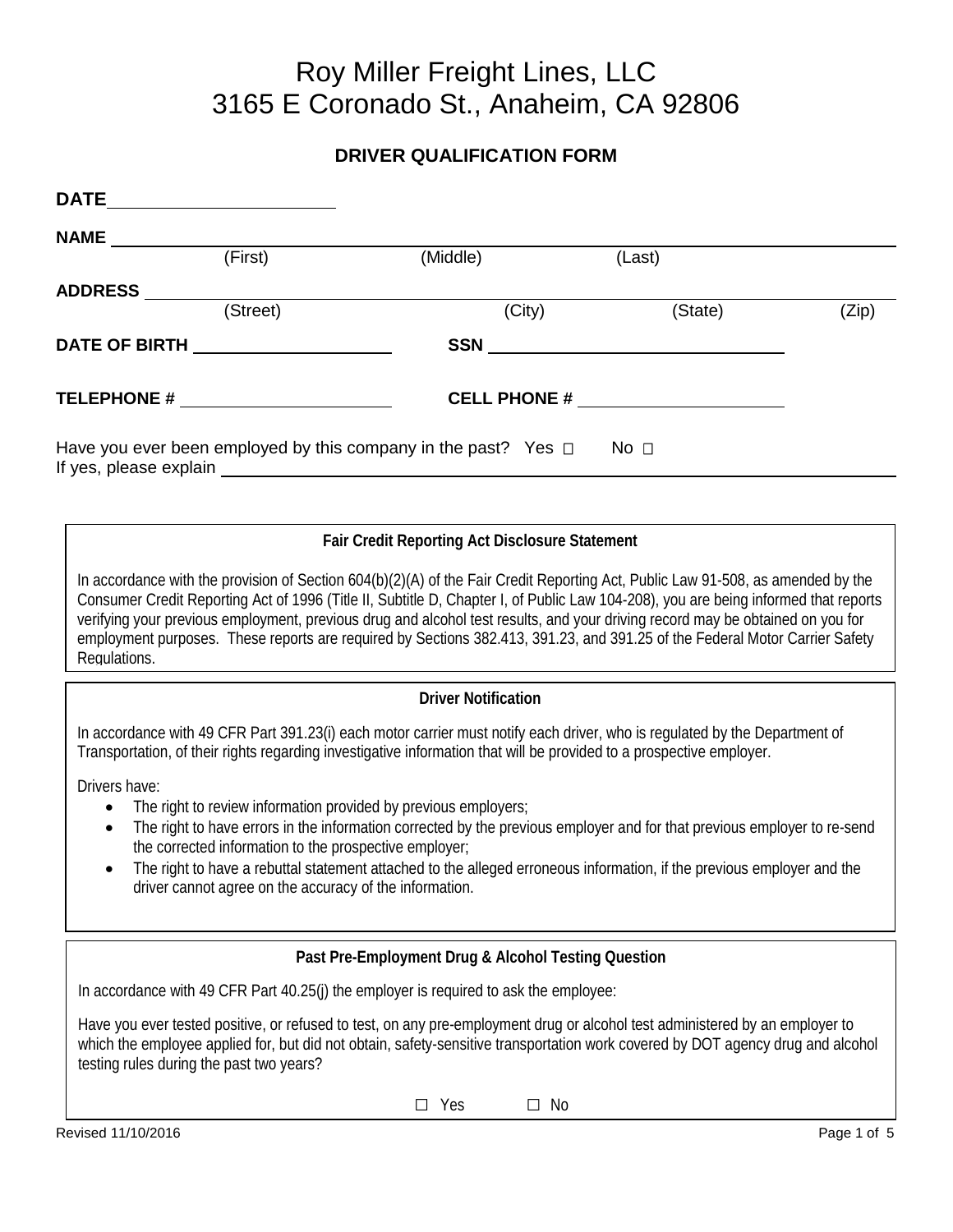# **PREVIOUS ADDRESSES FOR THE PAST 3 YEARS** (attach a separate sheet if more space is needed)

| (Street)     |                                                                                                | (City)   | (State)                        | (Zip)             |                 |
|--------------|------------------------------------------------------------------------------------------------|----------|--------------------------------|-------------------|-----------------|
| (Street)     |                                                                                                | (City)   | (State)                        | (Zip)             |                 |
|              | <b>CURRENT DRIVERS LICENSE</b>                                                                 |          |                                |                   |                 |
| (State)      | (License No.)                                                                                  |          | (Class)                        | (Expiration Date) |                 |
|              | Current Drivers License Endorsements: Lawrence Andrew March 2014                               |          |                                |                   |                 |
|              | DRIVER LICENSES FOR THE PAST 3 YEARS (attach a separate sheet if more space is needed)         |          |                                |                   |                 |
| (State)      | (License No.)                                                                                  |          | (Class)                        | (Expiration Date) |                 |
| (State)      | (License No.)                                                                                  |          | (Class)                        | (Expiration Date) |                 |
|              | Have you ever had your license, permit or driving privileges suspended or revoked? Yes $\Box$  |          |                                |                   | No <sub>1</sub> |
|              | <b>DRIVING EXPERIENCE</b> (attach a separate sheet if more space is needed)                    |          |                                |                   |                 |
|              |                                                                                                |          |                                |                   |                 |
|              |                                                                                                |          |                                |                   |                 |
|              | Class B (Buses/Passenger Vehicles): ____                                                       |          | (# of Years & Months Operated) |                   |                 |
| Dry Van:     | <b>Types of Trailers Transported/Operated</b><br>Reefer:                                       | Flatbed: |                                | Double/Triples:   | Tanker:         |
| Pneumatic:   | Dump Trailer:                                                                                  | Hopper:  |                                | Intermodal:       | Auto Hauler:    |
| Specialized: | Hot Shot:                                                                                      |          | Other (please list):           |                   |                 |
|              | MOTOR VEHICLE ACCIDENTS FOR THE PAST 3 YEARS (attach a separate sheet if more space is needed) |          |                                |                   |                 |
| Date         | Description of the Accident                                                                    |          | Towed<br>Yes/No                | # of Fatalities   | # of Injuries   |
|              |                                                                                                |          |                                |                   |                 |
|              |                                                                                                |          |                                |                   |                 |
|              | VIOLATIONS OF MOTOR VEHICLE LAWS or ORDINANCES FOR THE PAST 3 YEARS                            |          |                                |                   |                 |
|              | (please do not list parking violations - attach a separate sheet if more space is needed)      |          |                                |                   |                 |

| (Violation) | (Date of Violation) | (Violation) | (Date of Violation)                |
|-------------|---------------------|-------------|------------------------------------|
| (Violation) | (Date of Violation) | (Violation) | (Date of Violation)<br>Page 2 of 5 |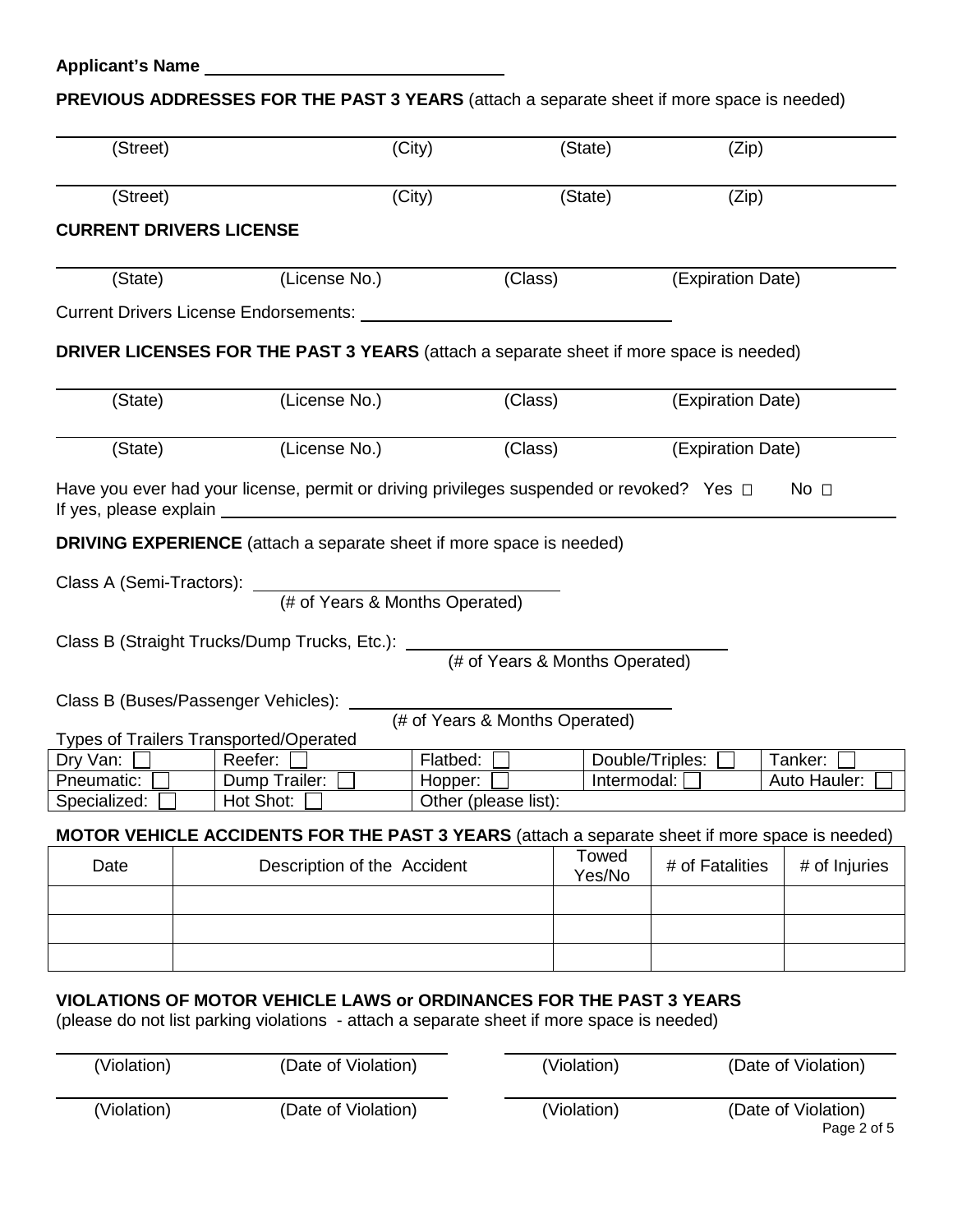### **Applicant's Name**

Have you ever been convicted of driving while intoxicated or under the influence of drugs or alcohol? Yes No If yes, please explain

| Have you failed any DOT required alcohol and/or drug testing, including pre-employment? Yes $\Box$ | – No ⊓ |
|----------------------------------------------------------------------------------------------------|--------|
| If yes, please explain                                                                             |        |

|                        | Are currently working for any other employers, full time or part time? Yes $\Box$ |  |  |
|------------------------|-----------------------------------------------------------------------------------|--|--|
| If yes, please explain |                                                                                   |  |  |

### **Current Employer/Leased Company**

| Address             | City                                                                                    | State |
|---------------------|-----------------------------------------------------------------------------------------|-------|
| <b>Phone Number</b> | <b>Fax Number</b>                                                                       |       |
| Position Held       | <b>From</b>                                                                             |       |
| Reason for Leaving  |                                                                                         |       |
|                     | Was your job subject to DOT alcohol and drug testing as required by 49 CFR Part 40? Yes | No.   |
|                     | Were you subject to the FMCSR's while employed/leased by this company? Yes              | No    |

#### **Past Employment or Lease Record**

(List ALL past employment and leasing for the last 3 years and ALL DOT regulated past employment and leasing for the past 10 years)

# **Past Employer/Leased Company**

| Address              | City                                                                                    | <b>State</b> |
|----------------------|-----------------------------------------------------------------------------------------|--------------|
| <b>Phone Number</b>  | Fax Number                                                                              |              |
| <b>Position Held</b> | From                                                                                    |              |
| Reason for Leaving   |                                                                                         |              |
|                      | Was your job subject to DOT alcohol and drug testing as required by 49 CFR Part 40? Yes | No.          |
|                      | Were you subject to the FMCSR's while employed/leased by this company? Yes No           |              |
|                      |                                                                                         |              |

### **Past Employer/Leased Company**

| Address              | City                                                                                    | State |
|----------------------|-----------------------------------------------------------------------------------------|-------|
| <b>Phone Number</b>  | Fax Number                                                                              |       |
| <b>Position Held</b> | <b>From</b>                                                                             |       |
| Reason for Leaving   |                                                                                         |       |
|                      | Was your job subject to DOT alcohol and drug testing as required by 49 CFR Part 40? Yes | No    |
|                      | Were you subject to the FMCSR's while employed/leased by this company? Yes_             | No.   |

# **Past Employer/Leased Company**

| Address                             | Citv                                                                                    | State |
|-------------------------------------|-----------------------------------------------------------------------------------------|-------|
| <b>Phone Number</b>                 | Fax Number                                                                              |       |
| <b>Position Held</b>                | From                                                                                    |       |
| Reason for Leaving                  |                                                                                         |       |
|                                     | Was your job subject to DOT alcohol and drug testing as required by 49 CFR Part 40? Yes | No.   |
|                                     | Were you subject to the FMCSR's while employed/leased by this company? Yes______No_____ |       |
| <b>Past Employer/Leased Company</b> |                                                                                         |       |

| Address              | Cit                                                                                     | <b>State</b> |   |  |
|----------------------|-----------------------------------------------------------------------------------------|--------------|---|--|
| <b>Phone Number</b>  | <b>Fax Number</b>                                                                       |              |   |  |
| <b>Position Held</b> | From                                                                                    |              |   |  |
| Reason for Leaving   |                                                                                         |              |   |  |
|                      | Wes vour ish subject to DOT sleepel and drug testing as required by 40 CED Dart 402 Ves |              | ᄓ |  |

Was your job subject to DOT alcohol and drug testing as required by 49 CFR Part 40? Yes  $\_\_\_\_\_\_\_\_\_\_\_\_\_\_\_\_\_\_\_\_\$ Were you subject to the FMCSR's while employed by this employer? Yes No Page 3 of 5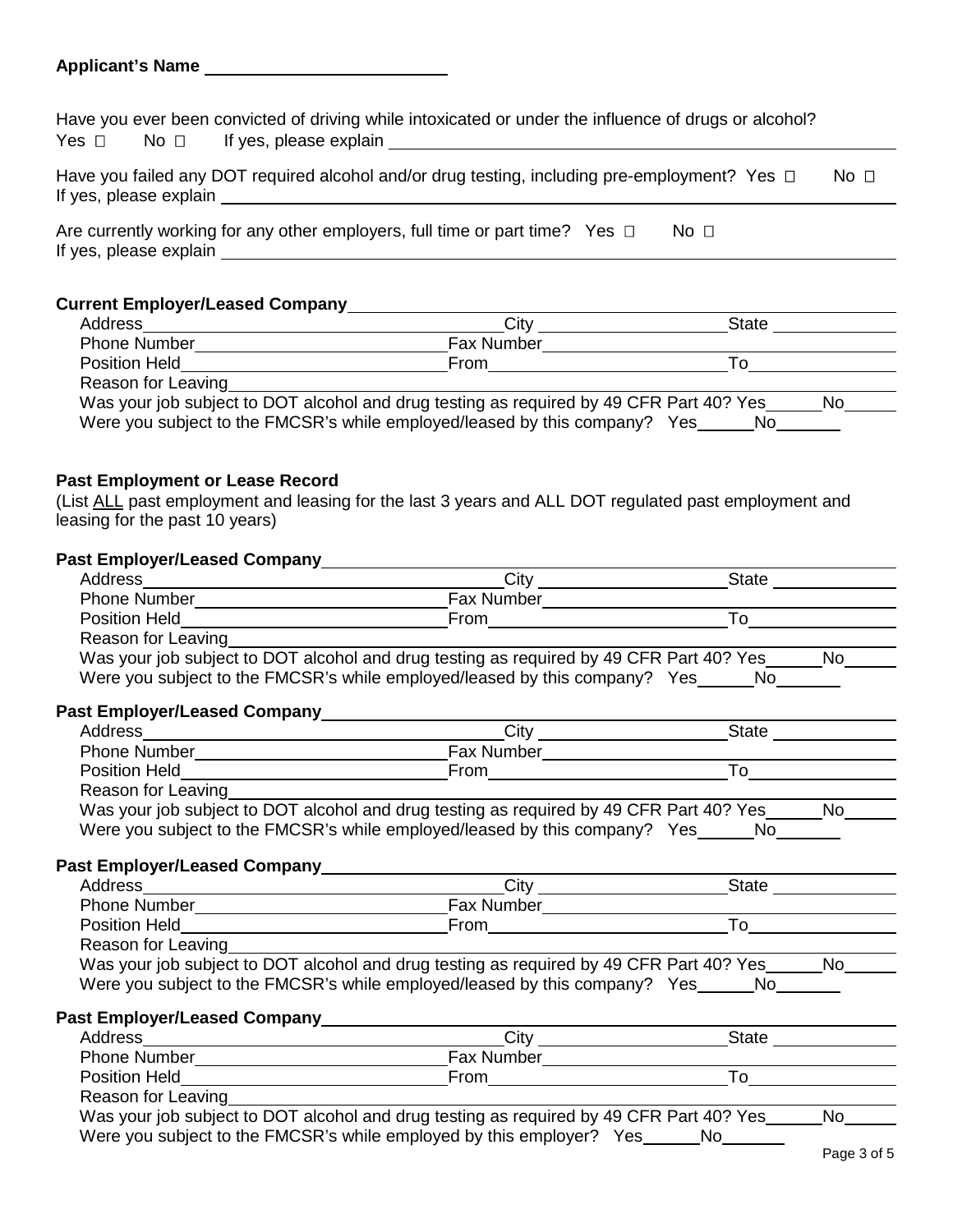**Past Employer/Leased Company**

| $\frac{1}{2}$ ast Employen Ecased Company                                                                                                                                                                                              |                                                                                                        |  |
|----------------------------------------------------------------------------------------------------------------------------------------------------------------------------------------------------------------------------------------|--------------------------------------------------------------------------------------------------------|--|
|                                                                                                                                                                                                                                        |                                                                                                        |  |
|                                                                                                                                                                                                                                        |                                                                                                        |  |
| Reason for Leaving_______                                                                                                                                                                                                              |                                                                                                        |  |
|                                                                                                                                                                                                                                        | Was your job subject to DOT alcohol and drug testing as required by 49 CFR Part 40? Yes______No___     |  |
|                                                                                                                                                                                                                                        | Were you subject to the FMCSR's while employed/leased by this company? Yes _______ No                  |  |
|                                                                                                                                                                                                                                        |                                                                                                        |  |
|                                                                                                                                                                                                                                        | Address City City State State                                                                          |  |
|                                                                                                                                                                                                                                        |                                                                                                        |  |
|                                                                                                                                                                                                                                        |                                                                                                        |  |
| Reason for Leaving                                                                                                                                                                                                                     |                                                                                                        |  |
|                                                                                                                                                                                                                                        | Was your job subject to DOT alcohol and drug testing as required by 49 CFR Part 40? Yes ______ No_____ |  |
|                                                                                                                                                                                                                                        | Were you subject to the FMCSR's while employed by this employer? Yes_____No_____                       |  |
|                                                                                                                                                                                                                                        |                                                                                                        |  |
|                                                                                                                                                                                                                                        |                                                                                                        |  |
|                                                                                                                                                                                                                                        |                                                                                                        |  |
|                                                                                                                                                                                                                                        |                                                                                                        |  |
|                                                                                                                                                                                                                                        |                                                                                                        |  |
| Reason for Leaving                                                                                                                                                                                                                     |                                                                                                        |  |
|                                                                                                                                                                                                                                        | Was your job subject to DOT alcohol and drug testing as required by 49 CFR Part 40? Yes______No____    |  |
|                                                                                                                                                                                                                                        | Were you subject to the FMCSR's while employed/leased by this company? Yes No                          |  |
|                                                                                                                                                                                                                                        |                                                                                                        |  |
| Past Employer/Leased Company______________________                                                                                                                                                                                     |                                                                                                        |  |
|                                                                                                                                                                                                                                        |                                                                                                        |  |
|                                                                                                                                                                                                                                        |                                                                                                        |  |
|                                                                                                                                                                                                                                        |                                                                                                        |  |
| Reason for Leaving                                                                                                                                                                                                                     |                                                                                                        |  |
|                                                                                                                                                                                                                                        | Was your job subject to DOT alcohol and drug testing as required by 49 CFR Part 40? Yes ______ No      |  |
|                                                                                                                                                                                                                                        | Were you subject to the FMCSR's while employed/leased by this company? Yes _______ No                  |  |
|                                                                                                                                                                                                                                        |                                                                                                        |  |
|                                                                                                                                                                                                                                        |                                                                                                        |  |
|                                                                                                                                                                                                                                        |                                                                                                        |  |
|                                                                                                                                                                                                                                        |                                                                                                        |  |
| Reason for Leaving                                                                                                                                                                                                                     |                                                                                                        |  |
|                                                                                                                                                                                                                                        | Was your job subject to DOT alcohol and drug testing as required by 49 CFR Part 40? Yes ______ No      |  |
|                                                                                                                                                                                                                                        | Were you subject to the FMCSR's while employed/leased by this company? Yes No                          |  |
|                                                                                                                                                                                                                                        |                                                                                                        |  |
|                                                                                                                                                                                                                                        |                                                                                                        |  |
|                                                                                                                                                                                                                                        |                                                                                                        |  |
|                                                                                                                                                                                                                                        |                                                                                                        |  |
|                                                                                                                                                                                                                                        |                                                                                                        |  |
| Reason for Leaving<br><u>example and the set of the set of the set of the set of the set of the set of the set of the set of the set of the set of the set of the set of the set of the set of the set of the set of the set of th</u> |                                                                                                        |  |
|                                                                                                                                                                                                                                        |                                                                                                        |  |
|                                                                                                                                                                                                                                        | Was your job subject to DOT alcohol and drug testing as required by 49 CFR Part 40? Yes_____No____     |  |

**\*\*If needed, please add additional past employers on a separate sheet**